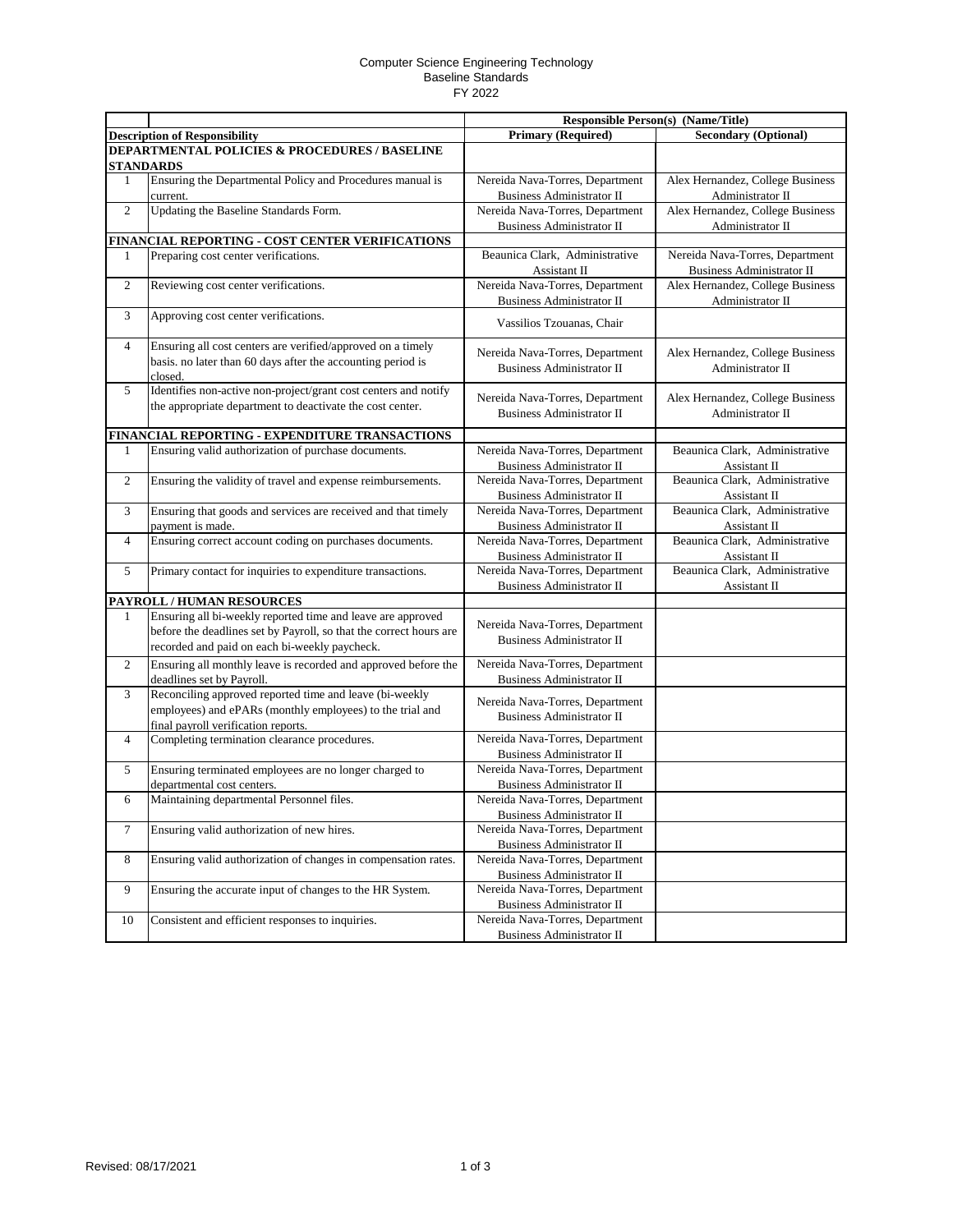## Computer Science Engineering Technology Baseline Standards FY 2022

|                |                                                                                                                                                                                  |                                                                     | <b>Responsible Person(s) (Name/Title)</b>                           |
|----------------|----------------------------------------------------------------------------------------------------------------------------------------------------------------------------------|---------------------------------------------------------------------|---------------------------------------------------------------------|
|                | <b>Description of Responsibility</b><br><b>CASH HANDLING</b>                                                                                                                     | <b>Primary (Required)</b>                                           | <b>Secondary (Optional)</b>                                         |
| 1              | Collecting cash, checks, etc.                                                                                                                                                    | Beaunica Clark, Administrative<br>Assistant II                      | Cynthia Russell, Administrative<br>Assistant II                     |
| $\overline{c}$ | Prepares Departmental Deposit Form.                                                                                                                                              | Beaunica Clark, Administrative<br>Assistant II                      | Cynthia Russell, Administrative<br>Assistant II                     |
| 3              | Approves Departmental Deposit Form.                                                                                                                                              | Nereida Nava-Torres, Department<br><b>Business Administrator II</b> | Vassilios Tzouanas, Chair                                           |
| $\overline{4}$ | Transports deposit to the Cashiers Office.                                                                                                                                       | Beaunica Clark, Administrative<br>Assistant II                      | Cynthia Russell, Administrative<br>Assistant II                     |
| 5              | Preparing Journal Entries.                                                                                                                                                       | N/A                                                                 |                                                                     |
| 6              | Verifying deposits posted correctly in the Finance System.                                                                                                                       | Nereida Nava-Torres, Department<br>Business Administrator II        |                                                                     |
| 7              | Adequacy of physical safeguards of cash receipts and<br>equivalent.                                                                                                              | Beaunica Clark, Administrative<br>Assistant II                      | Cynthia Russell, Administrative<br>Assistant II                     |
| 8              | Ensuring deposits are made timely.                                                                                                                                               | Beaunica Clark, Administrative<br>Assistant II                      | Cynthia Russell, Administrative<br>Assistant II                     |
| 9              | Ensuring all employees who handle cash have completed Cash<br>Security Procedures or Cash Deposit and Security Procedures<br>training.                                           | Nereida Nava-Torres, Department<br><b>Business Administrator II</b> | Alex Hernandez, College Business<br>Administrator II                |
| 10             | Updating Cash Handling Procedures as needed.                                                                                                                                     | Alex Hernandez, College Business<br>Administrator II                |                                                                     |
| 11             | Consistent and efficient responses to inquiries.                                                                                                                                 | Beaunica Clark, Administrative<br>Assistant II                      | Nereida Nava-Torres, Department<br><b>Business Administrator II</b> |
|                | PETTY CASH                                                                                                                                                                       |                                                                     |                                                                     |
| 1              | Preparing petty cash disbursements.                                                                                                                                              | N/A                                                                 |                                                                     |
| $\overline{c}$ | Ensuring petty cash disbursements are not for more than \$100.                                                                                                                   | N/A                                                                 |                                                                     |
| 3              | Ensuring petty cash disbursements are made for only authorized N/A<br>purposes.                                                                                                  |                                                                     |                                                                     |
| $\overline{4}$ | Approving petty cash disbursements.                                                                                                                                              | N/A                                                                 |                                                                     |
| 5              | Replenishing the petty cash fund timely.                                                                                                                                         | N/A                                                                 |                                                                     |
| 6              | Ensuring the petty cash fund is balanced after each<br>disbursement.                                                                                                             | N/A                                                                 |                                                                     |
|                | <b>CONTRACT ADMINISTRATION</b>                                                                                                                                                   |                                                                     |                                                                     |
| 1              | Ensuring departmental personnel comply with contract<br>administration policies/procedures.                                                                                      | Nereida Nava-Torres, Department<br><b>Business Administrator II</b> | Alex Hernandez, College Business<br>Administrator II                |
|                | PROPERTY MANAGEMENT                                                                                                                                                              |                                                                     |                                                                     |
| $\mathbf{1}$   | Performing the annual inventory.                                                                                                                                                 | Garold Sears Jr., Lab Coordinator                                   | Beaunica Clark, Administrative<br>Assistant II                      |
| $\overline{c}$ | Ensuring the annual inventory was completed correctly.                                                                                                                           | Garold Sears Jr., Lab Coordinator                                   | Beaunica Clark, Administrative<br>Assistant II                      |
| 3              | Tagging equipment.                                                                                                                                                               | UHD IT                                                              | Garold Sears Jr., Lab Coordinator                                   |
| $\overline{4}$ | Approving requests for removal of equipment from campus.                                                                                                                         | Vassilios Tzouanas, Chair                                           |                                                                     |
|                | <b>DISCLOSURE FORMS</b>                                                                                                                                                          |                                                                     |                                                                     |
| 1              | Ensuring all employees with purchasing influence complete the<br>annual Related Party disclosure statement online.                                                               | Vassilios Tzouanas, Chair                                           | Nereida Nava-Torres, Department<br>Business Administrator II        |
| 2              | Ensuring all full time, benefits eligible, exempt faculty and staff<br>complete the Consulting disclosure statement online.                                                      | Vassilios Tzouanas, Chair                                           | Nereida Nava-Torres, Department<br><b>Business Administrator II</b> |
| 3              | Ensuring that all Principal and Co-Principal Investigators<br>complete the annual Conflict of Interest disclosure statement for<br>the Office of Research and Sponsored Programs | Vassilios Tzouanas, Chair                                           | Nereida Nava-Torres, Department<br><b>Business Administrator II</b> |
|                | <b>RESEARCH ADMINISTRATION</b>                                                                                                                                                   |                                                                     |                                                                     |
| $\mathbf{1}$   | Verifies that all grant cost centers contain positive budgetary<br>balances.                                                                                                     | Nereida Nava-Torres, Department<br><b>Business Administrator II</b> | Alex Hernandez, College Business<br>Administrator II                |
| 2              | Ensuring that research expenditures are covered by funds from<br>sponsors.                                                                                                       | Nereida Nava-Torres, Department<br><b>Business Administrator II</b> | Alex Hernandez, College Business<br>Administrator II                |